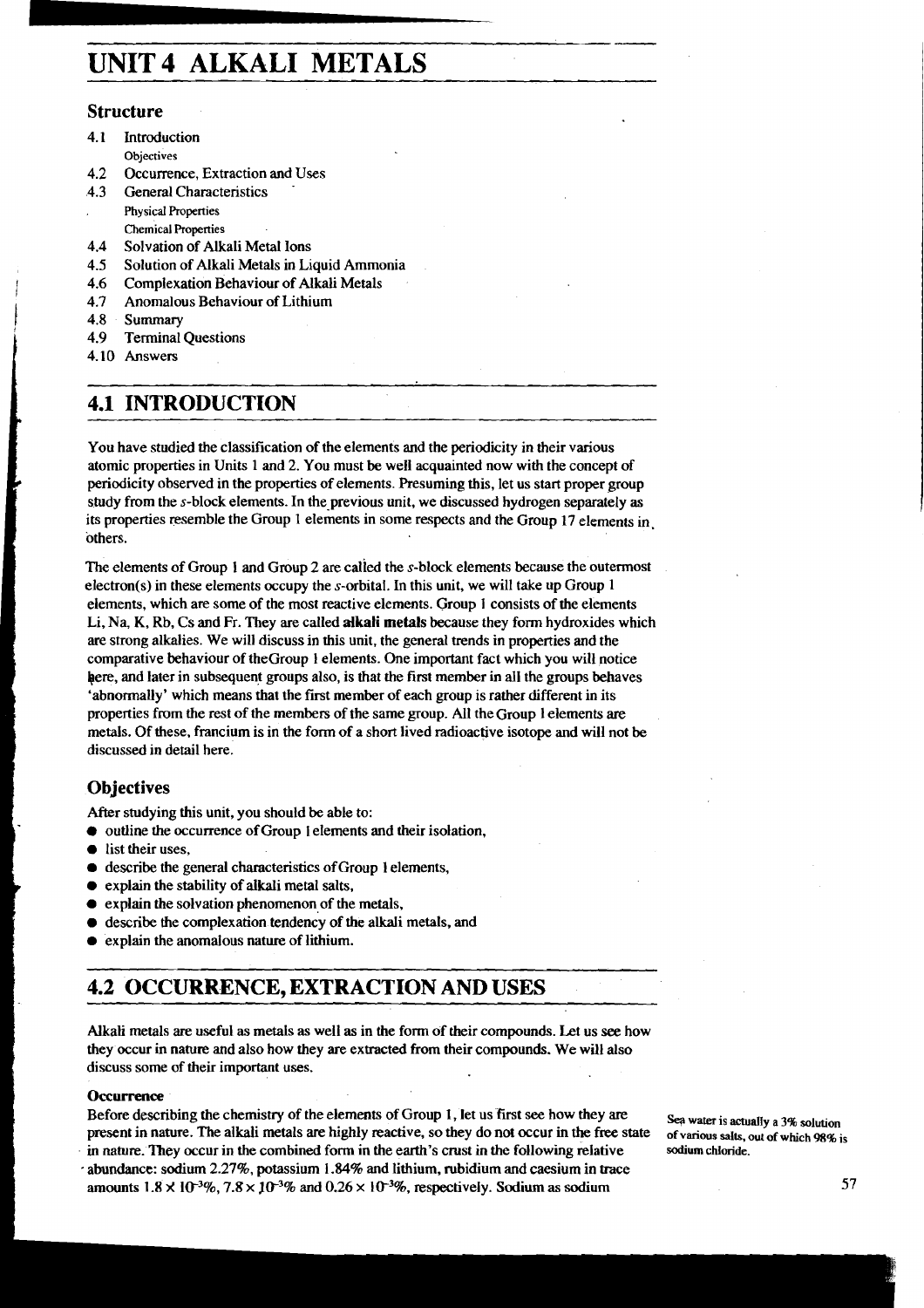Periodicity and s-Block **chloride is the most abundant metal in sea water** (~1.08%). Lithium occurs in alumino-<br>Elements silicate rocks e.g., spodumene LiAl (SiO) and lepidolite (Li Na K) (1.0) (E G) **Elements** silicate rocks, **e.g.,** spodumene, LiAl (SiO,), and lepidolite, **(Li,** Na, **K)f** 1, (SiO,), **(F,** OF),, sodium in rock salt, NaCl, Chile saltpetre, NaNO<sub>3</sub> and cryolite, Na<sub>3</sub>AlF<sub>6</sub>; potassium in carnallite, KCl.MgCl<sub>2</sub>.6H<sub>2</sub>O, saltpetre KNO<sub>3</sub>, and kainite, KCl.MgSO<sub>4</sub>.3H<sub>2</sub>O. Rubidium and caesium are rare elements and generally occur in small quantities along with other alkali metals. For example, camallite contains upto 0.04 per cent rubidium chloride and lepidolite, **Compositions of silicate are** a lithium ore contains about 0.2 to 0.7 per cent of caesium expressed as caesium oxide. **often expressed in terms of** Francium being a radioactive element with a very short half-life period (2 1.8 minutes) **percentage of our** *pery minute traces in nature*.

#### Extraction

Lithium and sodium are extracted by electrolysis of their fused (molten) chlorides. Potassium is obtained by the reduction of its chloride with sodium vapour. This reduction by Na appears to be contrary to the normal order of reactivity, K>Na. However, at about 1150 K the following equilibrium is set up:<br>Na  $(g) + K^+(l) \xrightarrow{\longrightarrow} Na^+(l) + K(g)$ . 1 150 K the following equilibrium is set up:

Since potassium is more volatile, it distils off more readily displacing the equilibrium to the right and allowing the forward reaction to proceed. Rubidium and caesium, can be prepared by the reduction of their chlorides with calcium metal at 1000 K under reduced pressure. Rubidium and caesium salts are obtained during the recrystallisation of other naturally occurring alkali metal salts. Francium is produced as a result of  $\alpha$ -emission (1%) during the radioactive decay of actinium, as shown in Fig. 4.1.



**Fig. 4.1** : **Production of francium from actinium ils a result of a-decay** .

#### **uses**

The alkali metals are very good conductors of heat and electricity. But due to their highly reactive nature, they cannot be used for this purpose. Sodium in polyethylene enclosed cables is used in some underground high voltage transmission applications. Because of the high specific heat and thermal conductivity, liquid sodium is used as coolant in nuclear reactors. You must have seen bright yellow lights on the streets and particularly on the highways. These are sodium vapour lamps and the light from them can penetrate the fog well.

Caesium has the distinction of being the metal from which electrons are ejected most easily on exposure to light. This phenomenon is called photoelectric effect. Photocells, which are a device for converting light into electricity are based on this phenomenon.

Besides the above uses as metals, alkali metal compounds have a variety of applications. Lithium in the form of lithium stearate is used for the production of lubricating greases. The hydrides of lithium and sodium, viz., LiAlH<sub>4</sub> and NaBH<sub>4</sub> are used as reducing agents in synthetic organic chemistry. Lithium and potassium compounds are used in picture tubes of colour televisions.

Can you imagine food without common salt! Apart from being an essential constituent of food, sodium chloride has many other important industrial uses like in the manufacture of NaOH, Na<sub>2</sub>CO<sub>3</sub>, Cl<sub>2</sub> and H<sub>2</sub> gases. Other compounds of sodium also have many uses. Caustic soda or sodium hydroxide is used in making soaps, sodium **Carbonate** also known as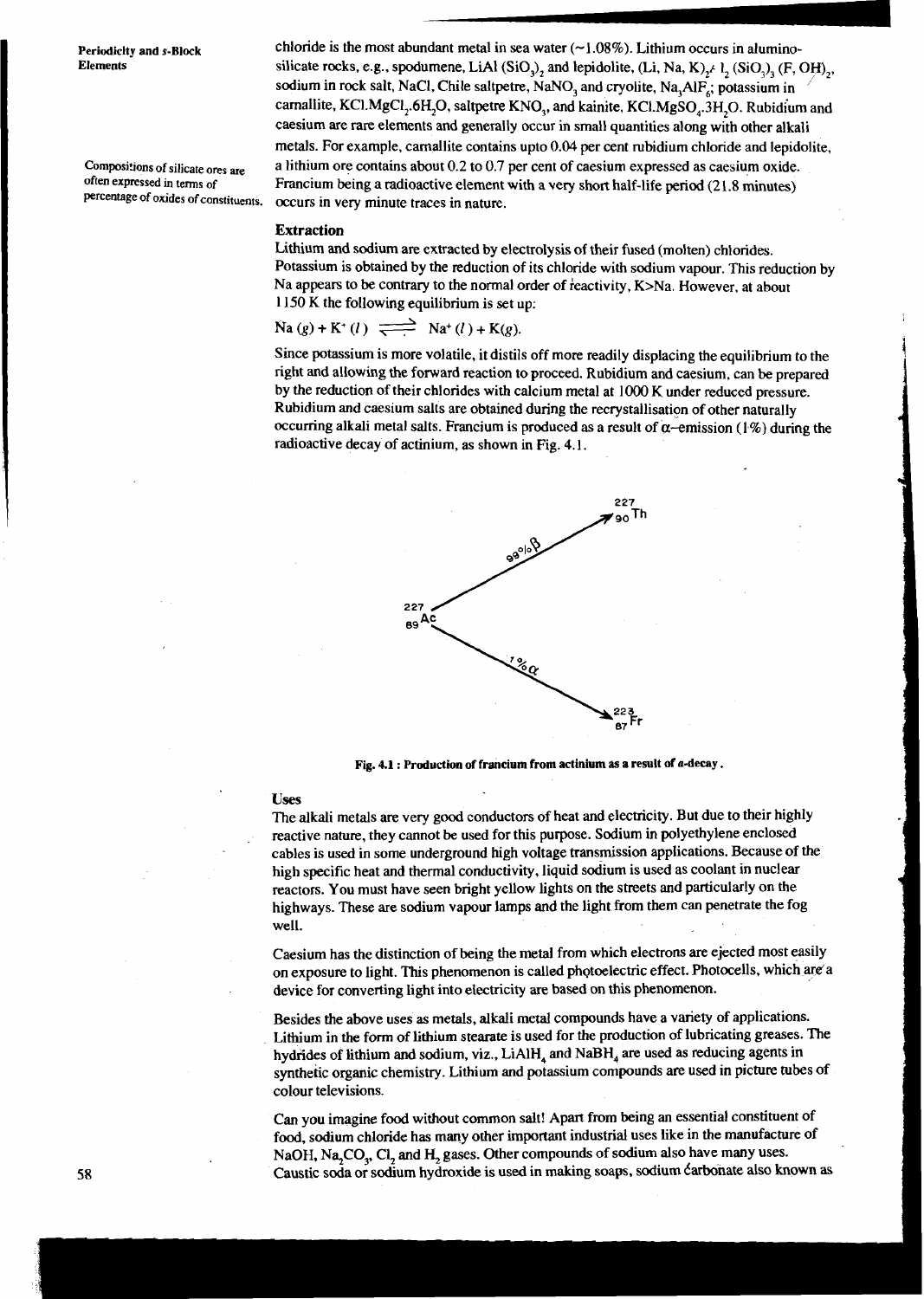washing soda, in lapndering and in manufacture of glass, sodium bicarbonate as baking soda in baking powder, in medicine and in fire extinguishers.



Baking soda (sodium bicarbonate) puts out fires.

Potassium compounds also have many uses, like potassium hydroxide is used in liquid detergents, potassium superoxide in breathing apparatus, potassium chlorate in matches and explosives, and potassium bromide (KBr) in photography. Potassium nitrate is used along with charcoal and sulphur in gun powder. Potassium is a major component of plant fertilisers also where it is used in the form of chloride and nitrate salts.

### **4.3. GENERAL CHARACTERISTICS**

NOW let us study some of the physical and chemical properties of Group I elements. All the elements of Group I have one electron in their outermost orbital. Because of the similar outer electronic configuration of these elements, many similarities in their chemical behaviour are to be expected. However, lithium shows considerable differences from the rest of the elements of Group 1 about which we will discuss later in Section 4.7.

### 4.3.1 **Physical Properties**

i

Most of the physical properties are directly related to atomic properties of elements. Variation of the physical properties from one element to the other **in** a group is governed by the trends of the various atomic properties which we have already discussed in Unit 2. Let us apply them to understand the group trends in the various physical properties of the Group 1 elements given in Table 4.1.

| Property                                    | Lithium<br>Li       | Sodium<br>Na        | Potassium<br>K | <b>Rubidium</b><br>Rb | Caesium<br>Cs |
|---------------------------------------------|---------------------|---------------------|----------------|-----------------------|---------------|
| Atomic number                               | 3                   | $\mathbf{H}$        | 19             | 37                    | .55           |
| Electronic configuration                    | [He]2s <sup>1</sup> | [Ne]3s <sup>1</sup> | [Ar]4s'        | $[Kr]$ 5s'            | $[Xc]$ 6 $s1$ |
| Atomic weight                               | 6.939               | 22.898              | 39.102         | 85.47                 | 132.905       |
| Covalent radius (pm)                        | 123                 | 156                 | 203            | 216                   | 235           |
| Ionic radius (pm)                           | 60                  | 95                  | 133            | 148                   | 169           |
| Boiling point $(K)$                         | 1620                | 1154                | 1038           | 961                   | 978           |
| Melting point $(K)$                         | 453                 | 371                 | 337            | 312                   | 301.5         |
| Density ( $103$ x kg m <sup>-3</sup> )      | 0.53                | 0.97                | 0.86           | 1.53                  | 1.87          |
| Electronegativity (Pauling)                 | 1.0                 | 0.9                 | 0.8            | 0.8                   | 0.7           |
| Electronegativity (A/R)                     | 1.15                | 1.0                 | 0.9            | 0.9                   | 0.85          |
| lonisation energy ( $kJ \text{ mol}^{-1}$ ) | 520                 | 495                 | 418            | 403                   | 374           |

**Table 4.1; Properties of the Group 1 metals** 

#### .. .\* , Atomic Size

If you recall Unit 2, you will see that alkali metals are the largest in their corresponding . **<sup>59</sup>**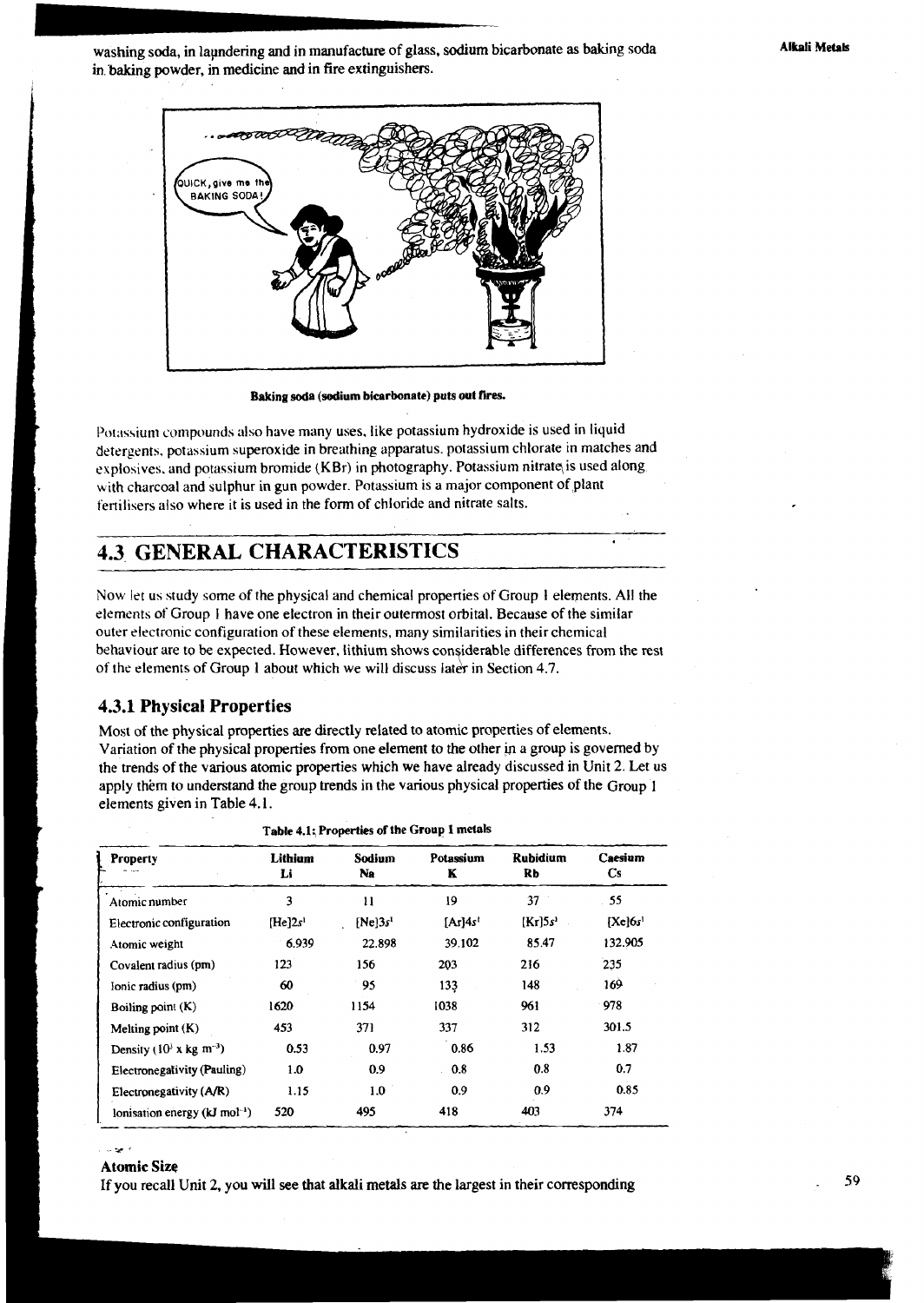periods in the periodic table. The size of the atom or its ion increases on descending **rhr.**  group (Table 4.1). This is due to the addition of an extra shell of electrons as we move down the group from one element to the next. The addition of the extra shell of electrons . outweighs the effect of increased nuclear charge and thus there is an increase in size from Li to  $Cs$ . This trend is shown in Fig. 4.2.



**Fig. 4.2: Trend in ionic radii of Group I elements.** 

#### **Density**

Related to atomic size is the density of the elements. Density can be defined as mass per unit volume. For solids, the density is a function of atomic weight, size of the atom and the structure of the solid which determines the closeness of the packing of the atoms. There are two general trends observed in the densities of the elements in the periodic table. Along a period there is a general increase in density because of the increase in atomic mass and decrease in the size of the atom. Thus, in a particular period the alkali metals have the lowest density, considering the solid elements only. In a group also, density increases on going down the group. Since the elemental structures are often the same within any group, the factors which determine the density are atomic mass and volume. As you can see from Table 4.1, density increases as we move from Li to Cs. This means that the increase in atomic weight from one element to the next in passing down the group overweighs the effect of increase in the size of the atom. There are, however, some exceptions to this general trend and in this particular group of alkali metals, you can see from Table 4.1 that the density of potassium is less than that of sodium. Thus, potassium is an exception in this trend.

#### **Melting Points and Boiling Points**

These metals are soft and can be cut with a knife. As a result of increase in size and repulsion of the non-bonded electrons, their cohesive energy and tendency for metallic bonding decrease down the group and thus softness increases as we go down from Li to Cs. These metals have low melting and boiling points which also reflect the low values of cohesive energy between the atoms. Their melting and boiling points decrease as we go down the group. This trend in their melting points is shown in Fig. 4.3.



60 **Fig. 4.3: Trend in the melting point of Group 1 elemenlc**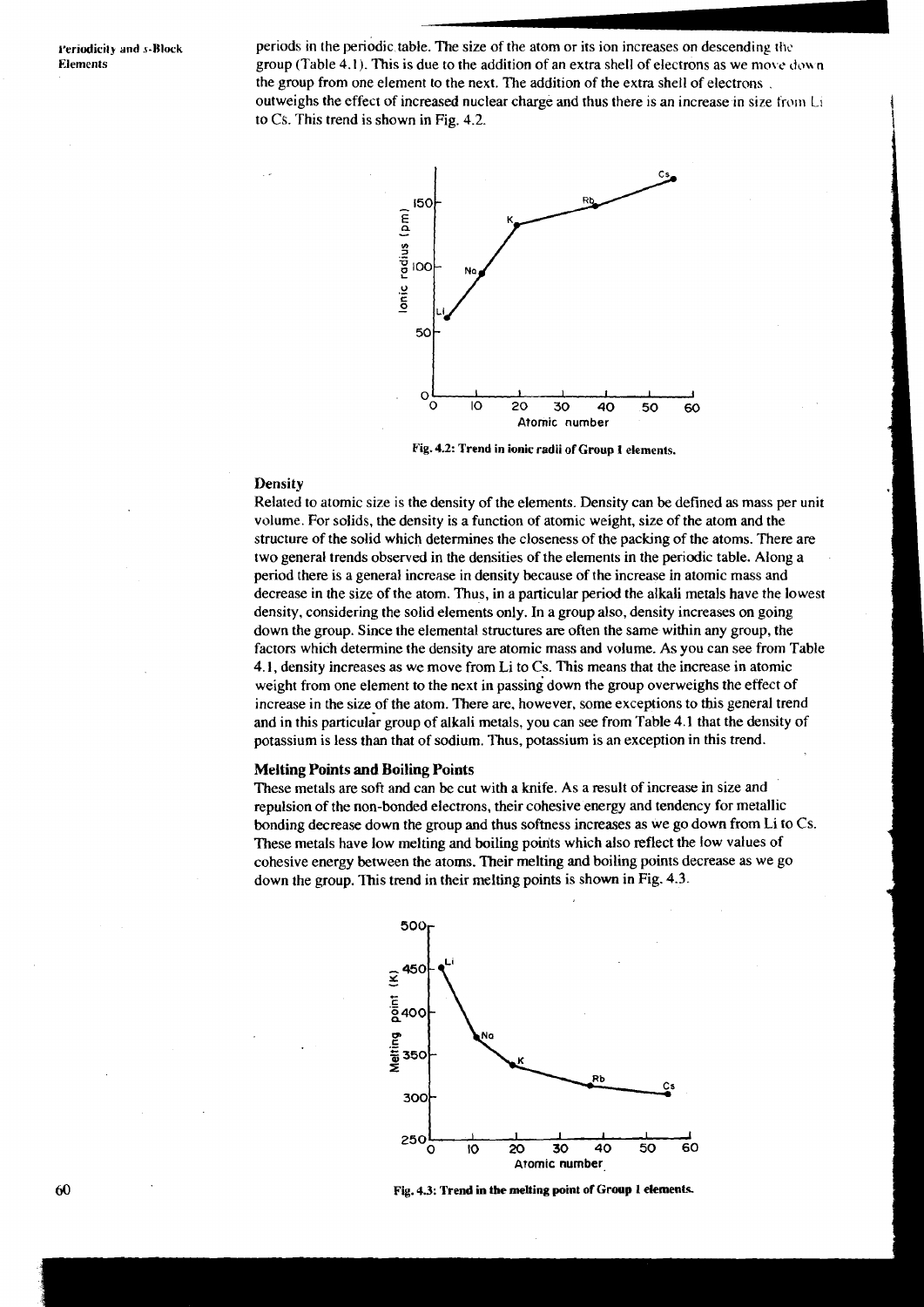### **Thermal and Electrical Conductivity Alkali Metals**

In alkali metals, electrons of the noble gas core efficiently shield the lone valence shell electron from the nuclear charge. Therefore, the effective nuclear charge felt by the electron in the valence shell of an atom of an alkali metal is the least and their atoms are the largest in respective periods. As a consequence, the sole valence electron is very loosely held by the nucleus. It can move freely from one metal ion to the other in the lattice, thereby the alkali metals are good conductors of heat and electricity. This loosely bound electron is also responsible for the silvery lustre of the alkali metals when freshly cut!

#### **Ionisation Energy**

By losing the loosely bound solitary outermost electron, these elements can acquire the electronic configuration of the preceding noble gas elements. They have, therefore, a high tendency of giving up this electron to fomunivalent cations. Their first ionisation energies are the lowest in the respective periods and so, they are the most reactive of all the metals. As we go down the group, their atomic size increases, their ionisation energies decrease, resulting in an increase in their reactivity. The effective nuclear charge felt by the electrons increases after the removal of one electron from the atom of any element and hence, their second ionisation energies are always higher than the first. However, in the case of alkali metals, the unipositively charged ions  $(L<sup>i</sup>, Na<sup>+</sup>, K<sup>+</sup>, etc.)$  have the stable electronic configuration of the preceding noble gases. Removal of an electron from a stable noble gas configuration is extremely difficult. These metals, therefore, form univalent cations only. Fig. 4.4 shows the trend in the first ionisation energies of the alkali metals down the group.



#### **Fig. 4.4: Trend in first ionisation energies of alkali metals.**

On account of their low ionisation energies, these elements have a high tendency to form cations. In other words, they have high electropositive or metallic character which increases as we move down in the group from Li to Cs. In fact, Rb and Cs are so highly electropositive that they emit electrons even when exposed to light; that is, they exhibit photoelectric effect.

#### **Electronegativity**

Because alkali metals have a tendency to lose electron easily rather than to gain, values of electronegativity of these elements are very small. In fact, alkali metals are the least electronegative elements in the periodic table. As expected the electronegativity decreases on moving down the group.

#### **Ionic Character of Compounds**

Compounds formed by alkali metals with highly electronegative elements like halogens and oxygen are largely ionic in nature because of a large electronegativity difference. The trends in ionic character of alkali metal halides are shown in Fig. 4.5. You can see that the trends are as expected; the ionic character increases with increase in cation size and decreases with increase in anion size. Because of the small size of Li<sup>+</sup>, it has more polarising power and, therefore, favours covalent bonding.

#### **Solubility, Lattice Energy and Hydration Energy**

Alkali metal salts like halides, oxides, hydroxides, carbonates, sulphates, etc. exhibit some interesting trends in their solubility in water. To understand these trends, let us first recapitulate lattice energy and hydration energy which you have studied in **Unit** 3' of the **'Atoms and Molecules'** course. Lattice energy is the driving force for the formation of an ionic compound and its stability. Lattice energy is directly proportional to the charge on the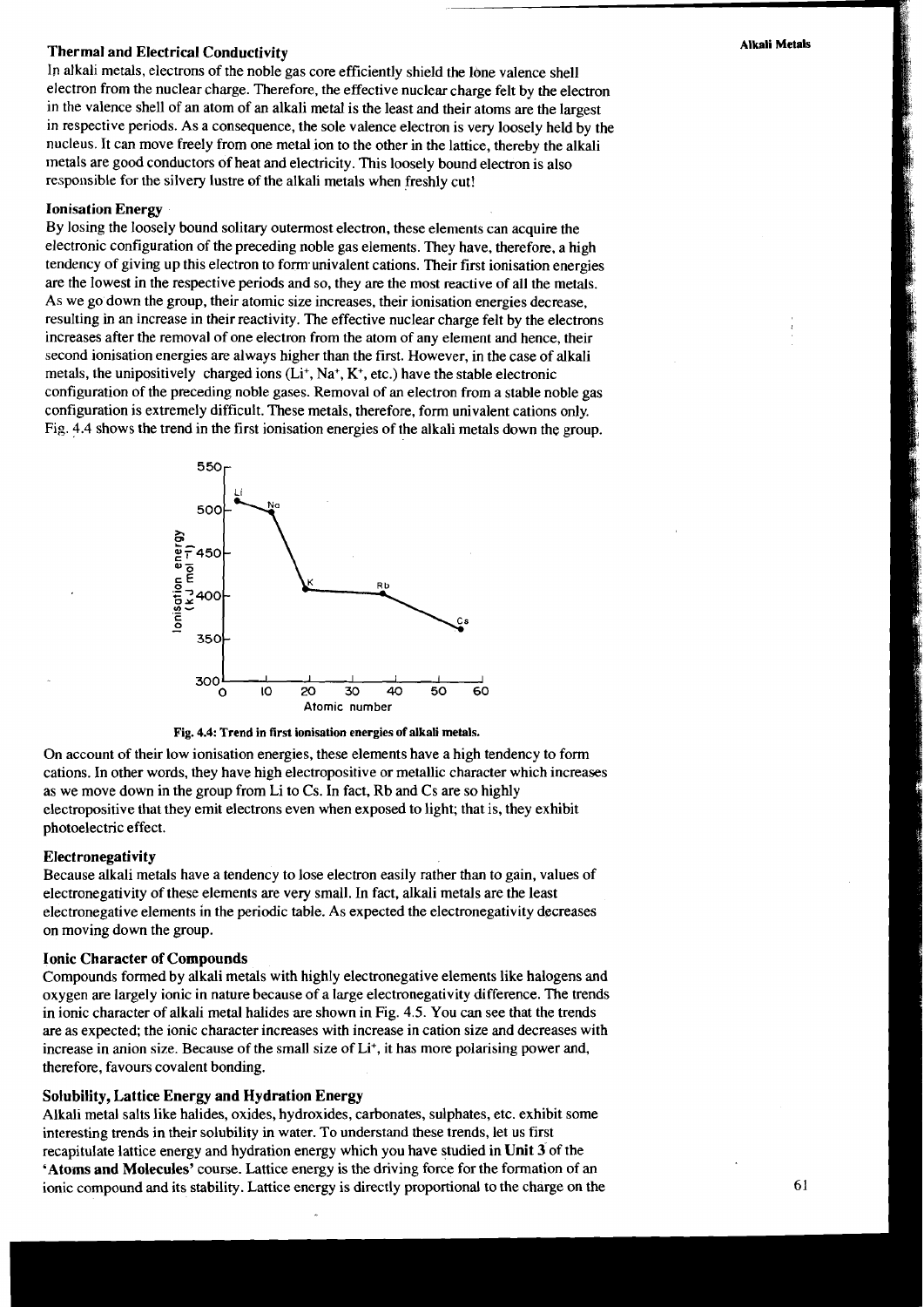lattice is formed from the isolated **gaseous ions.** 

**change when one mole of solute is**  dissolved in water.

**Periodicity and s-Block** ions and inversely proportional to the distance between the cation and anion. This distance is<br>**Elements** taken as the sum of radii of cation and anion  $(r + r)$ . In a group, the charge on cations taken as the sum of radii of cation and anion  $(r + r_0)$ . In a group, the charge on cations remains constant. Thus, lattice energy depends mainly on the size of the cation. Similarly, hydration energy also varies with the charge and size of the cation. The higher the charge and the smaller the size of the ion, the more is the hydration energy. In a group, lattice **Energy and hydration energy decrease as we move down. While the decrease in lattice change when one moie of crystal** energy favours the solubility, the decrease in hydration energy makes the compound energy favours the solubility, the decrease in hydration energy makes the compound insoluble.



**Fig. 4.5: Trend in the ionic character of alkali metal halides.** 

For the salts of small anions (like  $F^{\dagger}$ ,  $O^{2\dagger}$ , OH $^{\dagger}$ , etc.), the lattice energy which is inversely proportional to  $r + r_1$ , is very sensitive to the change in the size of the cation, anion being very small in size has little contribution in the total  $(r_c + r_a)$  and decreases sharply as we move down the group. Thus, in these salts, the decrease in lattice energy is greater than the decrease in hydration energy and, therefore, the solubility of these salts increases as we go down the group. For example, in the case of alkali metal fluorides, the solubility increases in the order LiF<NaF<KF<RbF<CsF.

For the salts having large anions (SO<sub>4</sub><sup>2</sup>, I<sup>-</sup>, NO<sub>3</sub><sup>-</sup>, HCO<sub>3</sub><sup>-</sup>, CO<sub>3</sub><sup>2</sup>, etc.), as  $r_a \gg r_a$ , the radii of the cation has little effect on  $r_a + r_c$  and thus on lattice energy. The main factor for solubility is , therefore, hydration energy which decreases as the size of the cation increases. Thus, in this case, the decrease in hydration energy is more than the decrease in lattice energy and the solubility decreases as we move down the group. For example, in the case of alkali metal carbonates, lithium carbonate is highly soluble while the solubility of caesium carbonate is very little.

Another important factor contributing to the solubility of the compound is the match in the size of the cation and anion. Whenever there is a mismatch, e.g., cation is small, anion is large or vice-versa, this will result in the increased solubility of the compound. Let us keep the cation constant say caesium. If we, then, change the anion from fluoride to iodide, then the solubility of the compounds will vary as  $CsF > CsCl > CsBr > CsI$ . Thus, caesium fluoride will be most soluble and caesium iodide will be the least. Similarly, from lithium

| <b>Lable 4.2: The main trends in the properties of alkall metals.</b> |                                         |                        |  |  |
|-----------------------------------------------------------------------|-----------------------------------------|------------------------|--|--|
| increasing:                                                           | decreasing:                             |                        |  |  |
| electropositivity                                                     | m.p. and b.p.                           | Li                     |  |  |
| density*                                                              | hardness                                | Na                     |  |  |
| atomic radii                                                          | ionisation energy                       | K                      |  |  |
| atomic volume                                                         | conductivity                            | Rb                     |  |  |
| reactivity                                                            | electronegativity                       | $\mathbf{C}\mathbf{s}$ |  |  |
| reducing power                                                        | solubility of salts having large anions |                        |  |  |
| anion stabilisation                                                   |                                         |                        |  |  |
| solubility of salts having small anions.                              |                                         |                        |  |  |

**Table 4.2: The main trends in the properties of alkali metals.** 

\* **The density of K is less than that of Na.**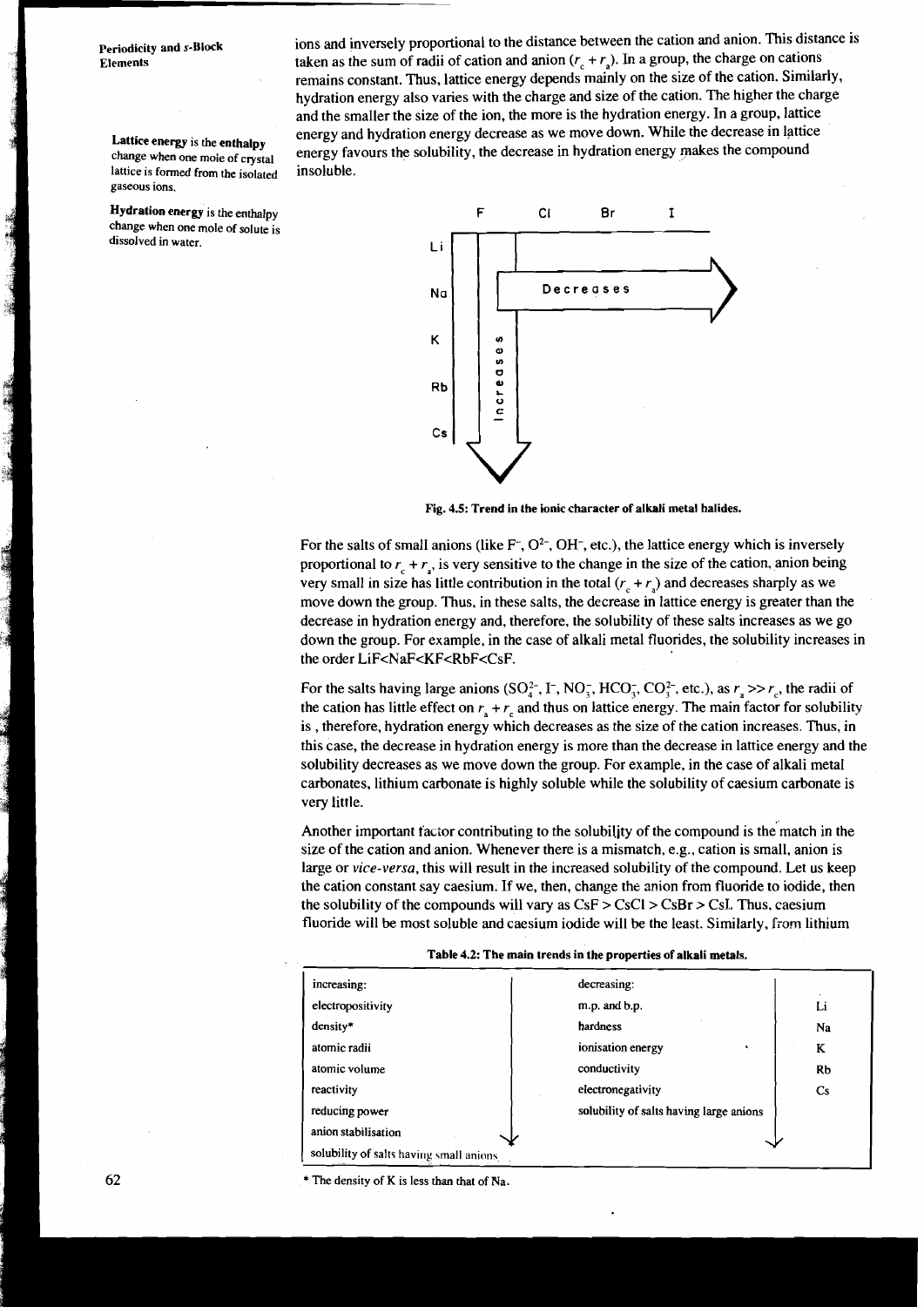fluoride to lithium iodide, the solubility will increase in the order:  $LiF < LiCl < LiBr < LiI$ . There can be many more examples which can be explained on the basis of above reasonings. So far we have discussed the periodic trends observed in the physical properties of the alkali metals and their compounds. These trends are summarised in Table 4.2.

#### SAQ 1

Given below are some of the statements about the alkali metals. Write 'T' if true and 'F' if false against them.

- i) Sodium is the most abundant alkali metal in the earth's crust.
- **ii)** Sodium is the most abundant metallic element in sea water.
- iii) Alkali metals occur in the free state in nature.
- iv) Lepidolite is an ore of lithium.
- V) Atomic radii of the alkali metals decrease down the group.
- vi) Ionisation energy increases from lithium to francium.
- vii) Melting and boiling points of alkali metals decrease down the group.
- viii) Lithium is the lightest of all the metallic elements.
- ix) Solubility of alkali metal fluorides in water increases down the'group.
- x) Ionic character of alkali metal halides decreases down the group.

#### **4.3.2 Chemical Properties**

In the previous subsection you have studied the important physical properties of the alkali metals. In accordance with their highly electropositive character, these metals are very reactive and are powerfu! reducing agents reacting with water and most non-metals. They form crystalline ionic salts with high melting and boiling points. These salts are usually soluble in water giving conducting solutions. Now we shall discuss some of the important classes of these salts.

#### **Oxides and Hydroxides**

As alkali metals are very reactive, their lustre is lost in air due to the formation of oxide'with atmospheric oxygen. Three types of oxides are formed by the alkali metals, viz., normal oxides having  $O^{2-}$  ion and the peroxides having  $O^{2-}$  [ $\overline{O} - \overline{O}$ ] ion, both of which are **dialpagnetic** and colourless. The third one which is coloured and **paramagnetic** is superoxide containing  $O_7$  ion. Controlled oxidations of these metals are shown below: Materials that are **diamagnetic** Oxides and Hydroxides<br>
As alkali metals are very reactive, their lustre is lost in air due to the formation of oxide with<br>
atmospheric oxygen. Three types of oxides are formed by the alkali metals, viz., normal<br>
oxides ha

atmospheric oxygen. Three types of oxides are forms  
\noxides having O<sup>2-</sup> ion and the peroxides having O<sup>2-</sup>  
\ndiamagnetic and colourless. The third one which is  
\nsuperoxide containing O<sub>2</sub> ion. Controlled oxidations  
\n
$$
2Li \xrightarrow{\frac{1}{2}O_2} Li_2O \xrightarrow{\frac{1}{2}O_2} Li_2O_2
$$
\n
$$
2Na \xrightarrow{\frac{1}{2}O_2} Na_2O \xrightarrow{\frac{1}{2}O_2} Na_2O_2
$$
\n
$$
2K \xrightarrow{\frac{1}{2}O_2} K_2O \xrightarrow{\frac{1}{2}O_2} K_2O_2 \xrightarrow{O_2} 2KO_2
$$
\n
$$
2Rb \xrightarrow{\frac{1}{2}O_2} K_2O \xrightarrow{\frac{1}{2}O_2} Rh_2O_2 \xrightarrow{O_2} 2RbO_2
$$
\n
$$
2Cs \xrightarrow{\frac{1}{2}O_2} Cs_2O \xrightarrow{\frac{1}{2}O_2} Cs_2O_2 \xrightarrow{O_2} 2CsO_2
$$

**experience no attraction for another**  magnet. Paramagnetic substances, on the other hand, are weakly **1 1 attracted to a magnetic field.** 

In the above scheme the products in bold letters are the main products when the metals are burnt in a free supply of air. You may notice in the above scheme that **lithium forms**  <sup>+</sup>**normal oxide, sodium forms peroxide while potassium, rubidium and caesium form superoxide as the main product.** All the Group 1 metal oxides are strongly basic and react vigorously giving hydroxide:

 $Li<sub>2</sub>O + H<sub>2</sub>O \longrightarrow 2LiOH$  (less violent)  $Na, O_2 + 2H, O \longrightarrow 2NaOH + H_2O_2$  $2KO_1 + 2H_1O \rightarrow 2KOH + H_2O_2 + O_2$ 

As we see, the peroxides and the superoxides on reaction with water give  $H_2O_2$  which in turn is a powerful oxidising agent. Thus, the peroxides and the superoxides are also oxidising in nature.

The basic strength of the hydroxides increases down the group. As the charge density **63**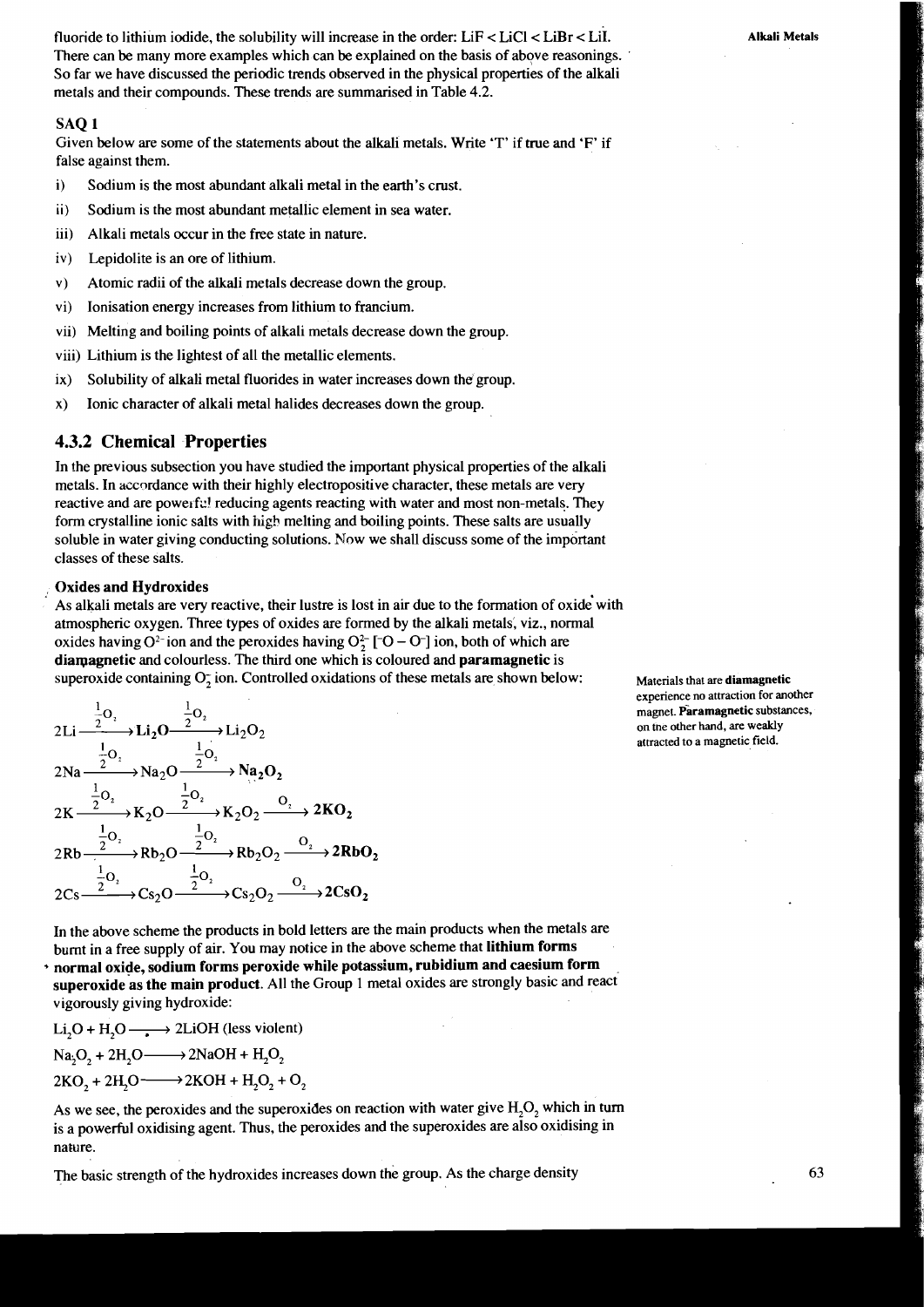Periodicity and s-Block

(charge/size ratio) of the cation decreases from Li<sup>+</sup> to Cs<sup>+</sup>, attraction between M<sup>+</sup> and OH<sup>-</sup> also decreases. So, OH- can be liberated readily into the solution, as we go down the group.

#### Sulphides

Alkali metals react with sulphur to form two types of sulphides: simple sulphides Na,S and polysulphides like Na<sub>3</sub>S<sub>n</sub> where n = 2, 3, 4, 5 or 6. These polysulphides have a zig-zag chain. structure of sulphur atoms as shown below:



#### **Hydrides**

The alkali metals react with hydrogen and form ionic hydrides, M+H-. These hydrides on reaction with water liberate hydrogen. Thus, they are a useful source of hydrogen:

$$
MH + H2O \longrightarrow MOH + H2
$$

Lithium hydride on reaction with AlCl, in ether solution forms lithium aluminium hydride which is a useful reducing agent in organic chemistry.

 $4LiH + AICI_3 \longrightarrow LiAlH_A + 3LiCl$ 

Similarly, sodium hydride forms sodium borohydride which is also used as a reducing agent.

#### Carbides

Lithium reacts with carbon to form ionic carbide whereas similar carbides of other metals are not formed on reacting them with carbon. They can, however, be formed on heating the metal with acetylene or when acetylene is passed through a solution of the metal in liquid ammonia:

$$
\text{Na} + \text{C}_2\text{H}_2 \xrightarrow{\text{Liq}\cdot\text{NH}_3} \text{NaHC}_2 \xrightarrow{\text{Na} \cdot \text{C}_2}
$$

These carbides contain the carbide ion  $(C=C)^{2-}$ . On hydrolysis they give acetylene. Hence, they are termed as acetylides:

 $Na_2C_2 + 2H_2O \longrightarrow 2NaOH + C_2H$ 

 $\overline{1}$   $\overline{1}$   $\overline{1}$   $\overline{1}$   $\overline{1}$   $\overline{1}$   $\overline{1}$   $\overline{1}$   $\overline{1}$   $\overline{1}$   $\overline{1}$   $\overline{1}$   $\overline{1}$   $\overline{1}$   $\overline{1}$   $\overline{1}$   $\overline{1}$   $\overline{1}$   $\overline{1}$   $\overline{1}$   $\overline{1}$   $\overline{1}$   $\overline{1}$   $\overline{1}$   $\overline{$ 

Alkali metals also form covalent compounds such as methyllithium, LiCH, and ethylsodium,  $NaC<sub>2</sub>H<sub>3</sub>$ . These come under the separate class of organometallic compounds.

The main reactions of Group lelements are summarised in Table 4.3.

#### Table 4.3: The reactions of theGroup 1 elements.

| $2Li + O2 \xrightarrow{excess} Li2O$                                                                                                                                                                                              | The higher metals from $Na_2O_2$ , $K_2O_2$ , $KO_2$ , $RbO_2$ , $CsO_2$ .      |
|-----------------------------------------------------------------------------------------------------------------------------------------------------------------------------------------------------------------------------------|---------------------------------------------------------------------------------|
| $2M+S \longrightarrow M_2S$                                                                                                                                                                                                       | Very vigorous reaction. Polysulphides are also formed.                          |
| $M + H_2O \longrightarrow MOH + \frac{1}{2}H_2$                                                                                                                                                                                   | With Li fairly slow, whereas K explodes.                                        |
| $M + ROH \longrightarrow MOR + \frac{1}{2}H_2$                                                                                                                                                                                    | Vigorous $(R = alkyl, aryl)$ . With Li fairly slow.                             |
| $M + \frac{1}{2}H_2 \longrightarrow MH$                                                                                                                                                                                           | At high temperatures, ionic hydrides. LiH is the most stable.                   |
| $M + \frac{1}{2}X_2 \longrightarrow MX$                                                                                                                                                                                           | $X =$ halogen. The higher members can form polyhalides, e.g., KI <sub>1</sub> . |
| $3Li + \frac{1}{2}N_2 \longrightarrow Li_3N$                                                                                                                                                                                      | Slow at room temperature; rapid at elevated temperatures.                       |
| M + NH <sub>3</sub> ( $l$ ) $\longrightarrow$ [M(NH <sub>3</sub> ) <sub>n</sub> ] <sup>+</sup> + e <sup>-</sup> (NH <sub>3</sub> ) $\xrightarrow{\text{cauallyst}}$ M <sup>+</sup> NH <sub>2</sub> + $\frac{1}{2}$ H <sub>2</sub> |                                                                                 |
| $2M + C$ (or C <sub>2</sub> H <sub>2</sub> ) $\longrightarrow$ M <sub>2</sub> C <sub>2</sub> (acetylides) $\xrightarrow{H_2O}$ C <sub>2</sub> H <sub>2</sub>                                                                      |                                                                                 |
| $M + Hg \longrightarrow$ amalg ams                                                                                                                                                                                                |                                                                                 |

#### SAQ 2

Explain briefly in the space given below why do alkali metals act as strong reducing agents.

The standard enthalpy of formation **contained to the entirely of the entirely of formation** of a compound is the enthalpy<br>
change when one mole of the<br>
compound in the standard state is Thermal Stability of Salts <sup>e</sup> compound in the standard state is Thermal Stability of Salts '<br>formed from the elements in the The ease of thermal decompo

formed from the elements in the The ease of thermal decomposition of a salt is related to the **enthalpy of formation** of the standard state. salt. The enthalpy of formation,  $\Delta H_{\rho}^{\circ}$  of a salt MA (M is the metal, A is anion) is given by

 $\Delta H_f^o = (\Delta H_{atom} + I)_{metal} + (\Delta H_{atom} - E_A)_{anion} - \Delta H_{latt}$ 

a la composición de la composición de la composición de la composición de la composición de la composición de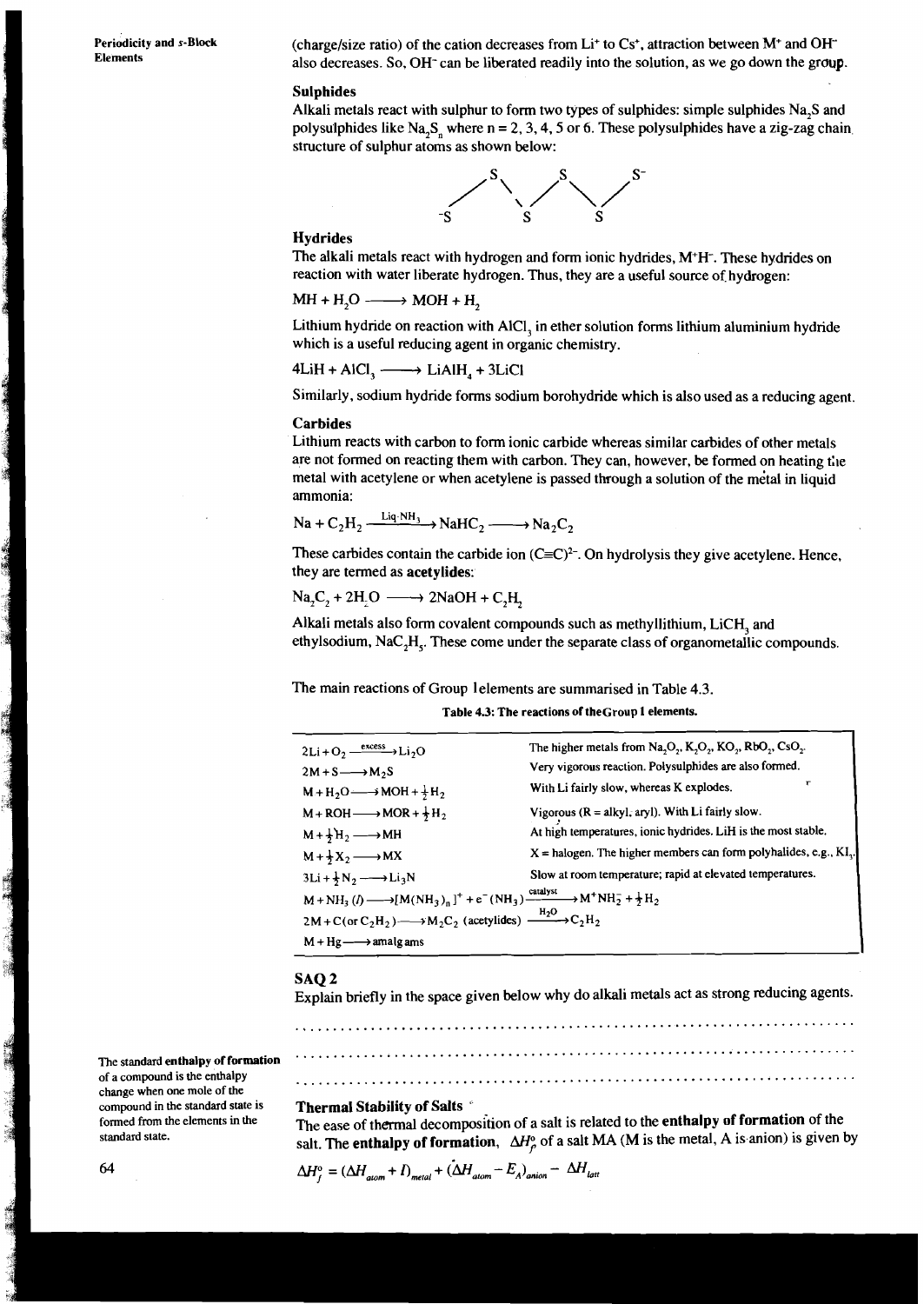#### **Alkali Metals**

where  $\Delta H_{\text{atom}}$  is the enthalpy of atomisation, *I* is the ionisation energy and  $E_{\lambda}$  is the electron affinity. Since for any salt in a particular group the terms involving the anion alone remain constant, the value of  $\Delta H_{\rm r}^{\rm o}$  for such compounds is dependent upon the sum of the enthalpy terms of the particular metal,  $(\Delta H_{a_{\text{com}}} + I)_{\text{metal}}$  and the lattice energy,  $\Delta H_{\text{lat}}$ . The larger the iattice energy, the more negative the enthalpy of formation and so, more stable is the compound. All these terms become smaller on descending the series from lithium to caesium. The relative stabilities of the salts are, therefore, decided by the parameter which decreases more rapidly - the lattice energy or the sum of the metal enthalpies.

In the salts having small anions of high charge density, e.g.,  $F^-$ ,  $N^{3-}$ ,  $OH^-$ ,  $O^{2-}$  etc., the change in lattice energy is much dependent on the size of the cation and decreases rapidly on descending the group. 'Thus, as the size of the cation increases, lattice energy decreases more than the change in the sum of the metal enthalpies. Therefore, as we go down the group, the stability of these salts having small anions decreases. Thus, in alkali metal fluorides, the stability decreases in the order  $LiF > NaF > KF > RbF > CsF$ .

The opposite trend is observed in the stability of the salts containing large anions of low charge density, e.g.,  $Br^-$ ,  $I^-$ ,  $NO^-$ <sub>2</sub>, etc. In such cases, the lattice energy is relatively insensitive to the change in cation size and there is more rapid decrease in ionisation energy and atomisation enthalpy on descending the group. The lower values of these favour stability of the compounds. Thus, the stability of the compounds having large anions increases as we move down the group from lithium to caesium.

The stability of the compounds can also be explained by using the concept of polarising power. The simple idea is that, as the charge density of the metal ion increases, the thermal stability of the salts of large polarisable anions, relative to some decomposition product decreases. In general, the least polarising metal ions are those of the most electropositive metal ions and these form the most stable salts with large anions. In other words, small cations form stable salts with small anions and large cations form stable salts with large anions. Let us take the example of carbonates of Group 1 metals. The carbonates of sodium, potassium, rubidium and caesium are resistant to the heat of a bunsen burner flame, however, lithium carbonate decomposes to its oxide and carbon dioxide under the same conditions:

$$
Li_2CO_3 \longrightarrow Li_2O + CO_2
$$

The tendency of Li<sub>2</sub>CO, to undergo thermal decomposition may be explained in terms of the gain in electrostatic attraction that occurs when extremely small Li' ion combines with the smaller oxide ion rather than the much larger carbonate ion. The other carbonates of Group 1(Na - Cs) are more stable because the cations have a lower charge density and are considerably larger in size and so, their decomposition is less favourable energetically.

All the metals except lithium form stable bicarbonates (lithium bicarbonate is formed only in aqueous solutions and has not been isolated): When we heat the alkali metal bicarbonates, they are decomposed to carbonates and simultaneously, carbon dioxide and water are liberated. aqueous solutions and has not been isola<br>they are decomposed to carbonates and s<br>liberated.<br> $2NaHCO_3 \longrightarrow Na_2CO_3 + CO_2 + H_2O$ 

$$
2NaHCO3 \longrightarrow Na2CO3 + CO2 + H2O
$$

The thermal stability of Group 1 hydroxides also follows a similar trend as that of carbonates. Thus, except LiOH, which on heating decomposes to Li,O, all other Group 1 hydroxides are stable. Similarly, lithium nitrate also decomposes on heating to give Li,O, NO, and 0, but all other alkali metal nitrates decompose on strong heating to nitrites liberating oxygen:

 $4\text{LiNO}_3 \longrightarrow 2\text{Li}_2\text{O} + \text{O}_2 + 4\text{NO}_2$  $2NaNO<sub>3</sub> \longrightarrow 2NaNO<sub>2</sub> + O<sub>2</sub>$ 

#### SAQ 3

Tick the correct answer in the boxes provided, from the following choices given:

a) Thermally least stable alkali metal fluoride is:



**The enthalpy of atomisation** of an element is the enthalpy change when one mole of gaseous atoms is formed from the element in the standard state, e.g.,

 $1/2\text{Cl}_{2}(g)$  —— $>$   $\text{Cl}(g)$  +  $\Delta H_{atom}$  In this equation  $\Delta H_{\text{atom}}$  is the enthalpy of atomisation.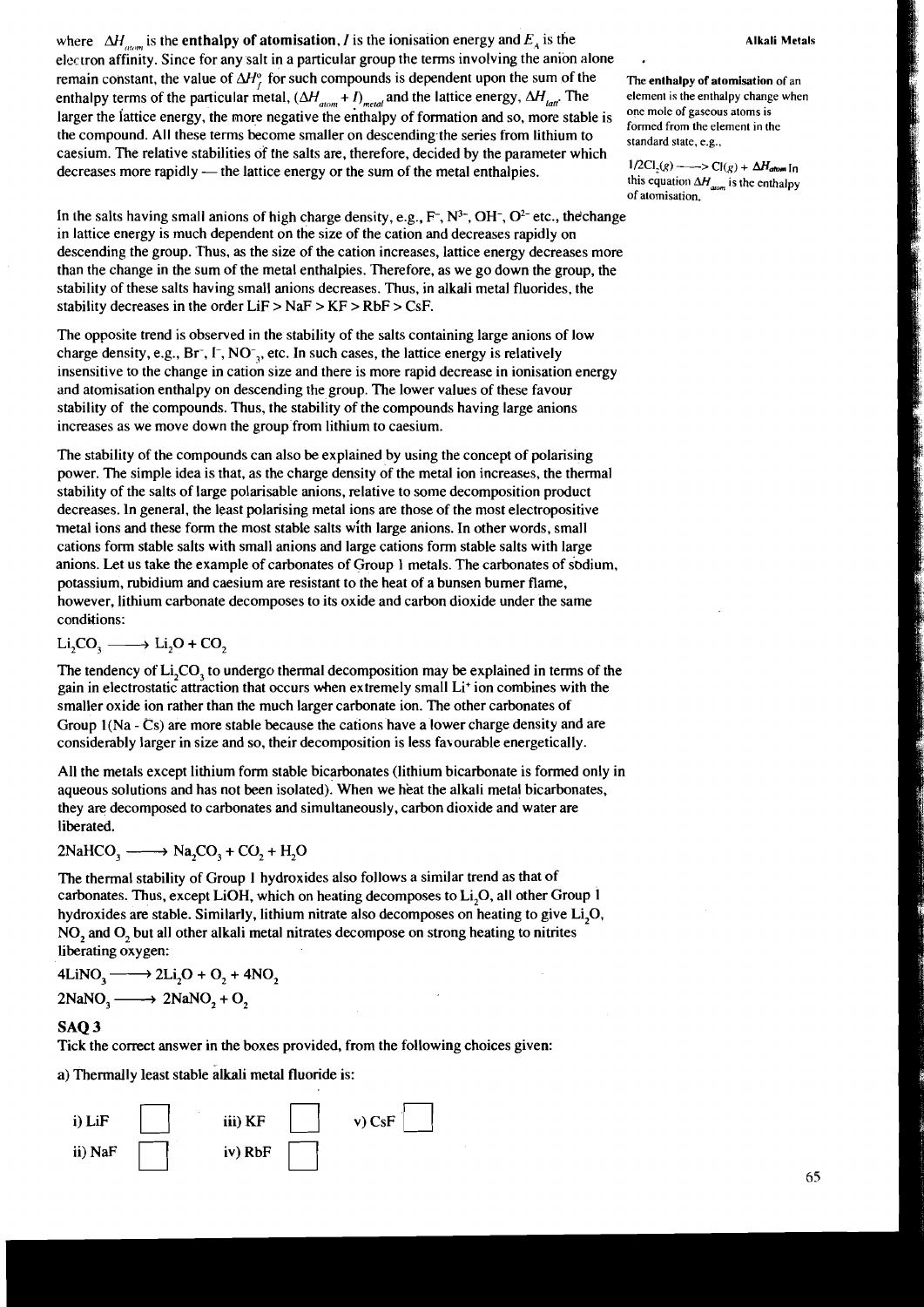# b) Potassium nitrate on  $\frac{1}{\text{ln}}$ otassium nitrate on heating will give:<br>i)  $K_2O$ ,  $O_2$  & K  $\Box$  iii)  $\text{KNO}_2$ ,  $\text{KO}_2$  &  $\text{O}_2$

i) K<sub>2</sub>O, O<sub>2</sub> & K iii) KNO<sub>2</sub>, KO<sub>2</sub> & O<sub>2</sub> 1<br>iii) KNO<sub>2</sub> & O<sub>2</sub> 1- iv) K, KO<sub>2</sub> & O<sub>2</sub>

### **4.4 SOLVATION OF THE ALKALI METAL IONS**

When a metal ion is surrounded by the solvent molecules, the phenomenon is called solvation of the metal ion. When the solvent is water it is called hydration. The alkali metal ions are highly hydrated. The smaller the size of the ion, the greater is its degree of hydration. This is because the smaller the size, the more will be its charge density and the more will be its attraction for the polar solvent molecules. Thus, Li<sup>+</sup> ion, which is the smallest gets more hydrated than the  $Na<sup>+</sup>$  ion and so on. The degree of hydration decreases on moving down the group. As a result of differences in their degree of hydration, the hydrated ionic radii of the alkali metal ions decrease as we go down the group from lithium to caesium. Li<sup>+</sup> ion has the largest hydrated radius while  $Cs<sup>+</sup>$  has the smallest hydrated radius in the first group. You will agree that the smaller the size of the ion and the lighter it is, the more will be its mobility and thus conductance. In this regard we should expect the highest conductance for Li<sup>+</sup> which is the smallest of the alkali metals but this is not so. We have explained above that the hydrated radius of Li+ is the largest of all the alkali metal ions, in solution. Therefore, Li<sup>+</sup> ion is the least conducting in solution. The ionic conductance in solution actually decreases in the order Cs<sup>+</sup>>Rb<sup>+</sup>>K<sup>+</sup>>Na<sup>+</sup>>Li<sup>+</sup><br>SAQ 4 solution actually decreases in the order Cs<sup>+</sup>>Rb<sup>+</sup>>K<sup>+</sup>>Na<sup>+</sup>>Li<sup>+</sup>

In the space given below, briefly explain how does conductivity vary in solutions of alkali metal salts and why.

### **4.5 SOLUTIONS OF ALKALI METALS IN LIQUID AMMONIA**

All the alkali metals are highly soluble in liquid ammonia giving deep blue colour. Per lOOg of NH,, the solubilities are: Li, log; Na, 25g and K, 49g. The dissolution of the alkali metal is accompanied by its dissociation into the metal ions and the electrons. The metal ion and the electrons then get associated with ammonia solvent molecules. Electrons associated with the solvent **are** known as solvated electrons. is accompanied by its dissociation into the meta<br>the electrons then get associated with ammonia<br>the solvent are known as solvated electrons.<br>Na (s) + NH<sub>3</sub>(l) — Na<sup>+</sup> (NH<sub>3</sub>)<sub>x</sub> + e(NH<sub>3</sub>)<sub>y</sub>

The alkali metal solutions in liquid ammonia **are** highly conducting and behave almost as metals. Their specific conductivities are almost the same, because the anion, i.e., solvated electron in all the cases is the same. The small difference in the conductivity is due to the nature of the metal itself. The solution of alkali metals in liquid ammonia is blue in colour due to the presence of solvated electrons and, therefore, the solutions **are** also paramagnetic. With increasing concentration there is a decrease in paramagnetism suggesting that the electron can get associated to form diamagnetic electron pairs. Although, there may be other equilibria also:

 $Na(s)$  (dispersed)  $\rightleftharpoons Na(in solution)$  $\rightleftharpoons Na^+ + e^-$ 

$$
2e \rightleftharpoons e
$$
,

On increasing the concentration above **3M,** the colour of the solution changes to copper bronze having metallic luster because the metal ions form clusters. Except lithium, other alkali metals can be recovered unchanged from solution. Lithium in ammonia solution forms a complex of the type [Li(NH,),]+. The blue solutions of alkali metals **are** moderately stable at temperatures where ammonia is still a liquid, but the reaction to give amide,

$$
Na + NH3(l) \rightleftharpoons NaNH2 + \frac{1}{2}H2
$$

can occur photochemically and is catalysed by transition metal salts. The alkali metal solutions in liquid ammonia **are** powerful reducing agents and **are** used for this purpose in inorganic and organic reactions.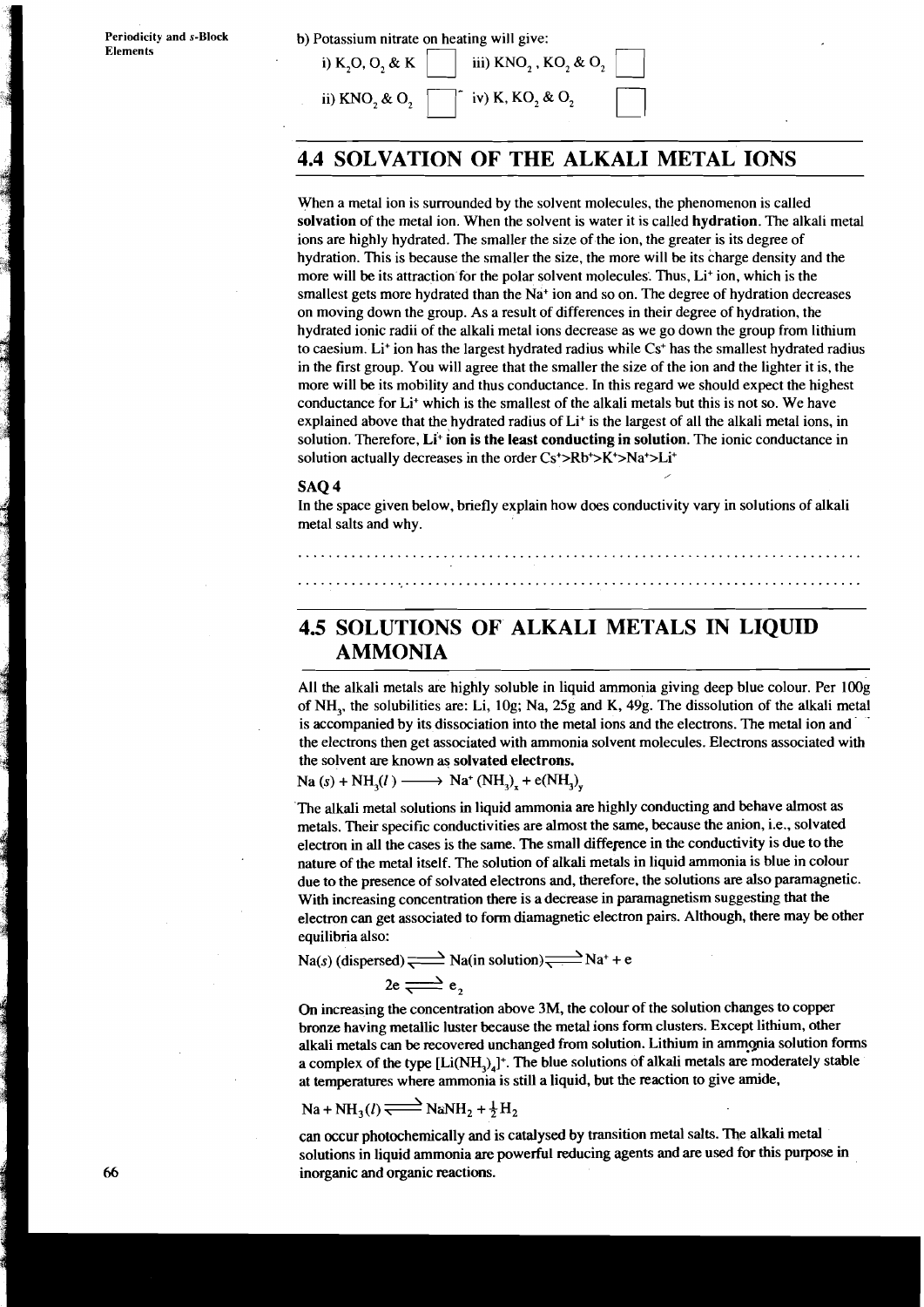#### SAQ 5

Alkali metals dissolve in ammonia giving blue coloured solution... . ..e blue colour of the solution of sodium in liquid ammonia is due to one of the following reasons. Tick the correct answer in the boxes provided along side.



### **4.6 COMPLEXATION BEHAVIOUR OF ALKALI METALS**

Before discussing the complexation behaviour of alkali metals, let us first define 'what is a complex compound'. A completely satisfactory definition of this is difficult to give at this stage but we can define a complex compound as a compound having a central metal atom/ ion surrounded by a group of ions or molecules called 'ligands'. These ligands are usually bound to the metal by the 'coordinate bond', i.e., the bond formed by the donation of a lone pair of electrons from one atom (of the ligand) to the other (metal atom/ion). Although both metal and the ligand are usually capable of independent existence as stable chemical A ligand which occupies more than <br>one coordination position. i.e., more species, yet when the complex is formed, it generally retains its identity in solution. For than one atom of the ligand is example, in solution  $Fe^{++}$  and  $CN^-$  can exist independently but once the complex  $[Fe(CN)_6]^{\text{4}}$  b example, in solution Fe<sup>++</sup> and CN<sup>-</sup> can exist independently but once the complex [Fe(CN)<sub>4</sub>]<sup>4-</sup> is formed it exists in solution as such, i.e., it does not dissociate appreciably into Fe<sup>++</sup> and a chelating ligand, e.g.,  $CN^-$ ; as a result it will not give any test for Fe<sup>++</sup> and CN<sup>-</sup>. It is thus a complex species. T CN<sup>-</sup>; as a result it will not give any test for Fe<sup>++</sup> and CN<sup>-</sup>. It is thus a complex species. **The** salicylaldehyde,  $\bigoplus_{CH_0}^{CH_0}$  can big **most stable complexes would be formed by the highly polarising cations, whi most stable complexes would be formed by the highly polarising cations, which have a** strong tendency of interacting with electron clouds of other anionic or neutral electron rich atoms. A coordination compound species (ligands). *formed with a chelating ligand is*  $\frac{1}{2}$  and  $\frac{1}{2}$  and  $\frac{1}{2}$  and  $\frac{1}{2}$  and  $\frac{1}{2}$  and  $\frac{1}{2}$  and  $\frac{1}{2}$  and  $\frac{1}{2}$  and  $\frac{1}{2}$  and  $\frac{1}{2}$  and  $\frac{1}{2}$  and  $\frac{1}{2}$  a

According to the above model, a very weak coordinating ability is expected in the Group 1 metals because of their large size and low charge of the cations, **M+.** According to this view, stability of the complexes of the alkali metals should decrease in the order Li>Na>K>Rb>Cs and this is the observed trend also. Alkali metals form few complexes, mostly **chelates** with the ligands like  $\beta$ -diketones, nitrophenols, nitrosonaphthols, etc. as shown in Fig. 4.6. They are of low stability.

**called a chelate.** 

-





Lithium, being the most polarising cation of all the alkali metals, forms tetrahedral complexes with ligands like NH<sub>3</sub>, C<sub>2</sub>H<sub>5</sub>N, etc. With ammonia it forms the complex of the  $t$ ype  $[Li(NH_1)_4]$ , whereas with pyridine, a complex of the type  $[LiC1(C,H,N), (H,O)]$  is formed.

#### SAO<sub>6</sub>

Explain briefly, in the space given below, why alkali metals **are** poor complexing agents.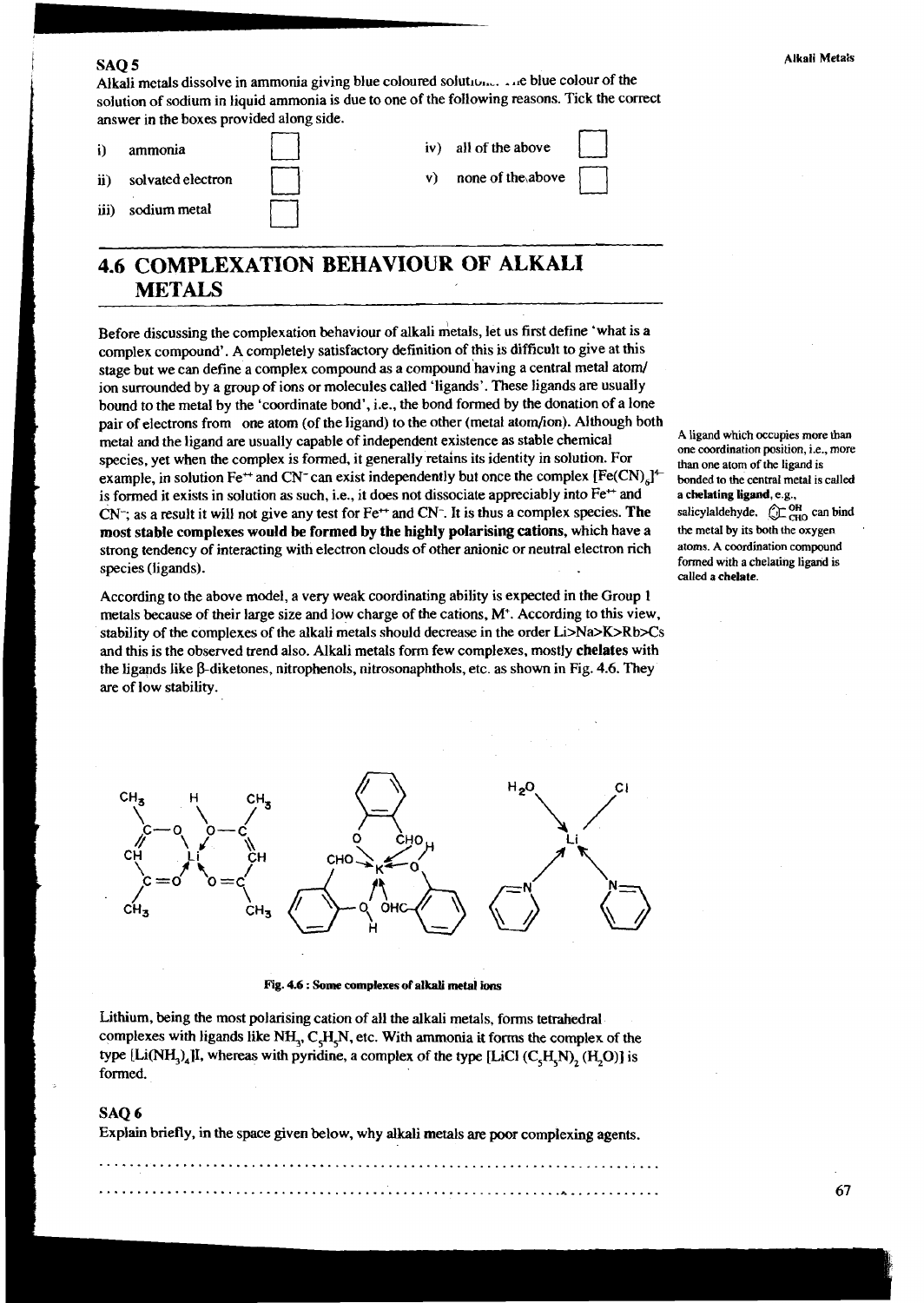## **4.7 ANOMALOUS NATURE OF LITHIUM**

On descending any group of s- or p-block elements of the periodic table, there is a general decrease in electronegativity or increase in electropositivity. The difference in electronegativity between the first and the second elements of each group is much greater than that between any two successive elements. This is reflected in the properties of the elements. Thus, not only is the first element more electronegative than the.other elements of the group, but it is much more electronegative than expected by simple extrapolations. The differences, therefore, between the first and rest of the Group 1 metals are those between a less electropositive metal and a more electropositive metal. We have discussed most of these properties at the appropriate places in earlier sections. Let us summarise them again.

Due to the very small size of lithium, the metallic bonding between the atoms in the metallic lattice is very strong giving rise to strong cohesive forces. This is shown in its relatively higher melting and boiling points, hardness and homonuclear bond energy.

The relatively higher attraction of lithium for its outer electron results in its relatively higher electronegativity, ionisation energy, hydration energy, electron affinity and of course smaller atomic radii relative to the other homologues.

Similar anomalies are also found in the chemical properties but the differences appear greater.

- i) Lithium salts of large polarisable anions are thermally less stable than those of other alkali metals, e.g., lithium carbonate decomposes at 950 K, whereas no decomposition of sodium carbonate takes place below 1050 K.
- ii) Lithium forms no solid bicarbonate, triiodide and superoxide as these are unstable at room temperature, whereas those of other alkali metals require a higher temperature to effect their decomposition.
- iii) Lithium salts of anions of high charge density are less soluble than those of other alkali metals. The halides of lithium are more covalent'than the other halides and are more soluble in organic solvents.
- iv) Lithium forms stable salts with anions of high charge density owing to their high lattice energy. For example, in air, lithium forms the normal oxide, whereas the others form higher oxides. Lithium reacts with nitrogen to form nitride,  $Li<sub>3</sub>N$ , the others do not react. Lithium hydride is more stable than the other hydrides and lithium carbide is formed more easily with acetylene.
- V) Lithium reacts slowly with water.
- vi) Lithium forms more stable covalent bonds than other alkali metals and, therefore, forms more stable complex compounds (Section 4.6). For example, lithium cannot be recovered unchanged from its liquid ammonia solution, owing to the formation of  $[Li(NH<sub>2</sub>)<sub>i</sub>$ <sup>+</sup>.

This correlation of properties with the concepts of electronegativity and electropositivity is only one way of rationalising the data.

Other way of looking at the anomalous nature of lithium is by considering the variation of the ionic radius down theGroup 1 metals. This determines the energy of interaction of the alkali metal ions with other (negative) ions and polar molecules and determines such important factors as hydration energies, the complexing power, solubilities, stabilities, electrode potentials, etc.

### **4.8 SUMMARY**

Let us recall what we have discussed in this unit. As far as the main trends in properties of alkali metals are concerned, we have seen that electropositivity, density, atomic radii, atomic volume, reactivity, reducing power and large anion stabilisation increase down the group, whereas m.p., b.p., hardness and ionisation energy decrease down the group. The elements of this group form carbonates, bicarbonates and nitrates, the stability of which increases on descending the group.

68 Li' being the smallest cation is heavily hydrated and is least conducting. Bigger cations are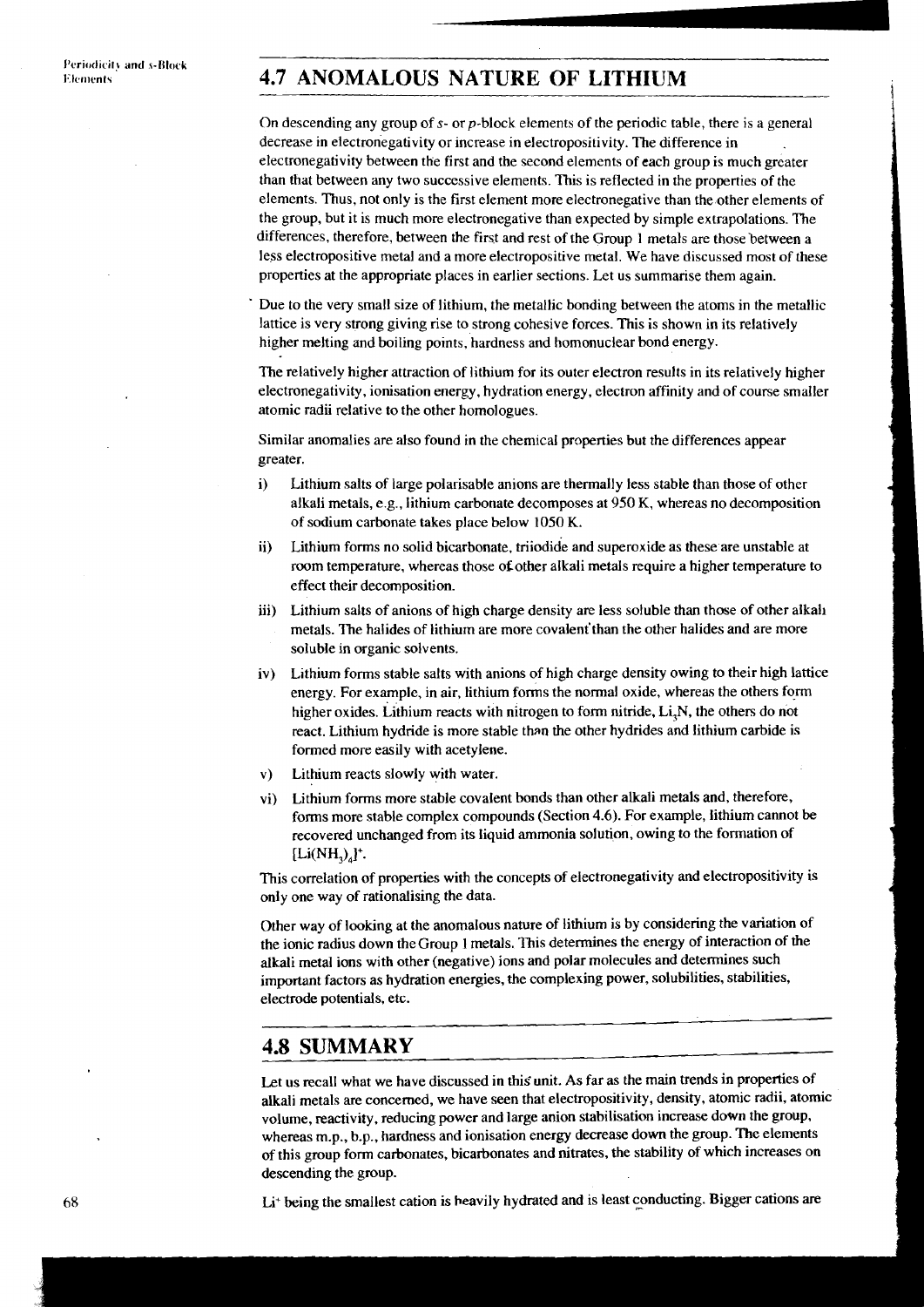less solvated. All the alkali metals have good solubility in liquid NH, and their ammonia solutions are highly conducting. Since the metal ions are large and have low charge, they form less stable complexes. Some covalent compounds; e.g., methyllithium and ethylsodium have also been prepared.

We have also noticed that lithium behaves quite abnormally in many respects, e.g., it has high cohesive properties, high electronegativity, ionisation energy, electron affinity and small atomic radius.

### **4.9 TERMINAL QUESTIONS**

- **1** Why the elements of Group 1 are called the alkali metals?
- 2 Why do alkali metals not occur as free elements in nature?
- 3 Explain why
	- i) alkali metals are good conductors of electricity.
	- ii) lithium has the highest ionisation energy in the group.
	- iii) sodium forms +1 ion and not +2 ion.
	- iv) Group l elements form ionic compounds.
- 4 Consider the elements Li, Na, K, Rb, Cs and Fr. List them in the order of
	- i) decreasing atomic radius
	- ii) decreasing hydrated ionic radius
	- iii) increasing density
	- iv) decreasing melting and boiling points
	- V) increasing ionisation energy.
- 5 Explain how does the solubility of salts vary and why do hydroxides become stronger alkalies on descending the group.
- 6 Explain
	- i) The trend in the solubility of alkali metal iodides.
	- ii) Why lithium forms oxide, sodium forms peroxide and potassium, caesium and rubidium form superoxide. [Hint: discuss on the basis of the size of cation and anion.]
	- iii) Why stability of carbonates increases down the group.
	- iv) Why lithium compounds have more covalent character than potassium compounds.
- 7 Why do peroxides and superoxides oxidise in aqueous solution?
- **8** What will be the action of water on
	- i) alkali metal oxides
	- ii) alkali metal hydrides
	- iii) alkali metal carbides
	- Give equations only.
- **9** What will be the action of the following on lithium? Give equations only.
	- - i)  $H_2$ <br>ii)  $N_2$  $N_{2}$
		- $iii)$   $O<sub>2</sub>$
		- iv) NH,
		- $v)$  Cl<sub>2</sub>

10 Explain why lithium forms more complexes than the other elements of Group 1.

### **4.10 ANSWERS**

#### Self Assessment Questions

1 i) T ii) T iii) F iv) T v) F vi)  $F$  vii)  $T$  viii)  $T$  ix)  $T$  x)  $F$ 

**2** The outermost electron in alkali metals is very loosely bound so it can be removed easily. Thus, alkali metals are strong reducing agents.

**4** Conductivity in solution decreases as the hydrated ionic radii of the metal ion

<sup>3</sup> a. (v) b. (ii)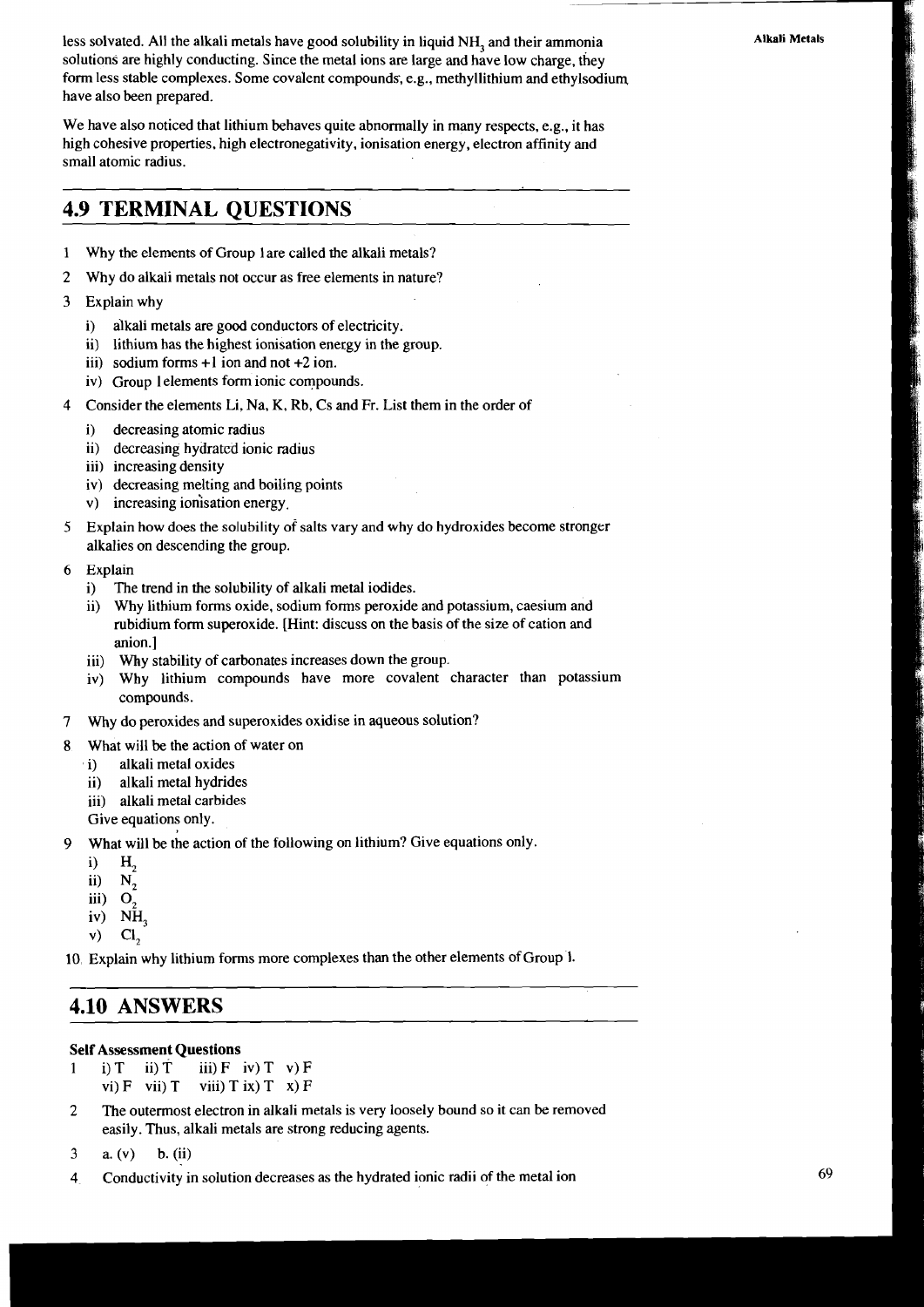$E$ lements

**Periodicity and s-Block** increases. Thus, for alkali metal salts conductivity varies as  $Cs^+ > Rb^+ > K^+ > Na^+ >$ <br>Elements

- **5** (ii).
- 6 Because of the large size and low charge on the alkali metal ions, they have poor complexing power.

#### **Terminal Questions**

- 1 Group 1 elements form hydroxides which are strong alkalies so they are called alkali metals.
- 2 Alkali metals are very reactive, therefore, they do not occur as free elements in nature.
- **3** i) The outermost electron in alkali metals is very loosely bound and can go from one metal ion to other easily. Therefore, these metals are good conductors of electricity.
	- ii) Lithium, being the smallest metal in its group, holds its electrons most tightly. So maximum energy is required to remove its outermost electron among Group 1 metals. Thus it has the highest ionisation energy in the group.
	- iii) After losing one electron and forming  $Na<sup>+</sup>$  ion, sodium achieves noble gas configuration  $1s^2 2s^2 2p^6$ , from which removing an electron is extremely difficult. Thus, sodium forms  $+1$  ion and not  $+2$ .
	- iv) Group 1 elements are large in size and are highly electropositive. They also have low charge to size ratio and thus they form ionic compounds mostly.
- 4 i)  $Fr > Cs > Rb > K > Na > Li$ 
	- ii)  $Li > Na > K > Rb > Cs > Fr$
	- iii)  $Li < Na > K < Rb < Cs < Fr$
	- iv) Li>Na>K>Rb>Cs>Fr
	- v)  $Fr < Cs < Rb < K < Na < Li$
- **5** For salts of alkali metals with the anions of high charge density  $(F, O^2, OH^-$  etc.), the solubility increases on moving down the group. For salts having anions of low charge density  $(CO_3^2$ , HCO<sub>3</sub>, I<sup>-</sup>, NO<sub>3</sub>), solubility decreases on moving down the group. As the hydroxides of the alkali metals which are lower in the group are more soluble, OH- ions are released more readily. Therefore, the hydroxides become stronger alkalies on moving down the group.
- $6$  i) LiI > NaI > KI > RbI > CsI.
	- ii) Small cations form stable compounds with small anions of high charge density and *vice versa*. The charge density of oxide ions varies as  $O^{2-} > O_2^2 > O_2^-$  and that of alkali metals as  $Li > Na > K > Rb > Cs$ . Therefore, Li forms stable oxide, Li<sub>2</sub>O, sodium forms peroxides, Na<sub>2</sub>O<sub>2</sub> and potassium, rubidium and caesium form stable superoxides.
	- iii) The trend in stability of carbonates is  $Li<sub>2</sub>CO<sub>3</sub> < Na<sub>3</sub>CO<sub>3</sub> < K<sub>4</sub>CO<sub>3</sub> < Rh<sub>3</sub>CO<sub>3</sub> < dh<sub>3</sub> < H<sub>4</sub> < H<sub>5</sub>CO<sub>3</sub> < dh<sub>4</sub> < H<sub>5</sub> < H<sub>6</sub> < H<sub>7</sub> < H<sub>8</sub> < H<sub>9</sub> < H<sub>9</sub> < H<sub>1</sub> <$  $Cs<sub>3</sub>CO<sub>3</sub>$ . When cations are large, salts with large anions are stable. Thus, stability of carbonates increases down the group. Lithium having high charge density, its carbonate decomposes to oxide which is much more stable.
	- iv) Lithium cation is much smaller than the potassium cation, therefore, the polarising power of lithium cation is much higher than that of potassium cation. So, the lithium compounds are more covalent than the potassium compounds. polarising power of lithium cation is n<br>So, the lithium compounds are more c<br>xides and superoxides in aqueous solut<br>t. Thus, peroxides and superoxides are<br> $Li_2O + H_2O \longrightarrow 2LiOH$ <br> $Na_2O_2 + 2H_2O \longrightarrow 2NaOH + H_2O_2$ <br> $2KO_2 + 2H_2O \longrightarrow 2KOH +$
- **7** Peroxides and superoxides in aqueous solution give H,O, which is a strong oxidising agent. Thus, peroxides and superoxides are strong oxidising agents. So, the lithium compounds are more coval<br>
xides and superoxides in aqueous solution<br>
t. Thus, peroxides and superoxides are stro<br>
Li<sub>2</sub>O + H<sub>2</sub>O -----> 2LiOH<br>
Na<sub>2</sub>O<sub>2</sub> + 2H<sub>2</sub>O -----> 2NaOH + H<sub>2</sub>O<sub>2</sub><br>
2KO<sub>2</sub> + 2H<sub>2</sub>O --Peroxides and superoxides in aqueous<br>agent. Thus, peroxides and superoxide<br>i) Li<sub>2</sub>O + H<sub>2</sub>O - 2LiOH<br>Na<sub>2</sub>O<sub>2</sub> + 2H<sub>2</sub>O - 2NaOH +<br>2KO<sub>2</sub>+ 2H<sub>2</sub>O - 2KOH + H<sub>2</sub><br>iii) NaH + H<sub>2</sub>O - 2NaOH + H<sub>2</sub><br>iii) Na<sub>2</sub>C<sub>2</sub> + 2H<sub>2</sub>O - 2NaO
- 
- 8ii) Li<sub>2</sub>O + H<sub>2</sub>O 2LiOH<br>Na<sub>2</sub>O<sub>2</sub> + 2H<sub>2</sub>O 2NaOH + H<sub>2</sub>O<sub>2</sub> i) Li<sub>2</sub>O + H<sub>2</sub>O - 2LiOH<br>
Na<sub>2</sub>O<sub>2</sub> + 2H<sub>2</sub>O - 2NaOH + H<sub>2</sub>O<sub>2</sub><br>
2KO<sub>2</sub>+ 2H<sub>2</sub>O - 2NaOH + H<sub>2</sub>O<sub>2</sub> + C<br>
ii) NaH + H<sub>2</sub>O - NaOH + H<sub>2</sub><br>
iii) Na<sub>2</sub>C<sub>2</sub> + 2H<sub>2</sub>O - 2NaOH + C<sub>2</sub>H<sub>2</sub><br>
ii) 2Li + H. - 2LiH

- 
- ii) NaH + H<sub>2</sub>O  $\longrightarrow$  NaOH + H<sub>2</sub><br>iii) Na<sub>2</sub>C<sub>2</sub> + 2H<sub>2</sub>O  $\longrightarrow$  2NaOH + C<sub>2</sub>H<sub>2</sub><br>i) 2Li + H<sub>2</sub>  $\longrightarrow$  2LiH<br>ii) 6Li + N<sub>2</sub>  $\longrightarrow$  2Li<sub>3</sub>N
- 9 i)  $2Li + H_2 \longrightarrow 2LiH$ 
	-
	- iii)  $4Li + O$ ,  $\longrightarrow$  2Li<sub>2</sub>O

70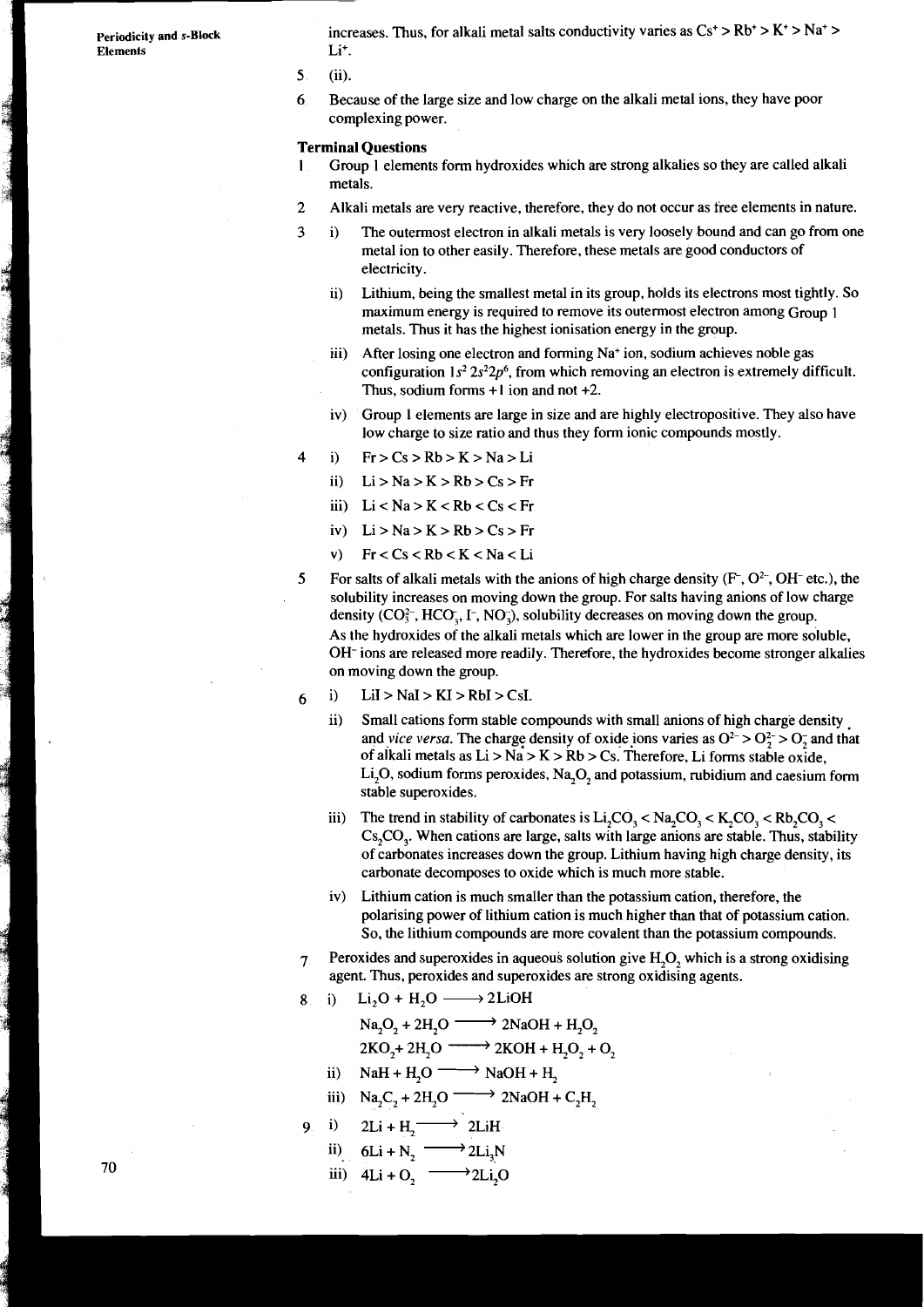iv) 
$$
Li + 4NH_3 \longrightarrow [Li(NH_3)_4]^+ + e
$$
\nvi)  $2Li + Cl_3 \longrightarrow 2LiCl.$ 

**10. The most stable complexes would be formed by the highly polarising cations. Li+ being the most polarising cation of all the alkali metals, forms larger number of complexes than the other Group 1 metals.** 

 $\mathbb{Z}_2$